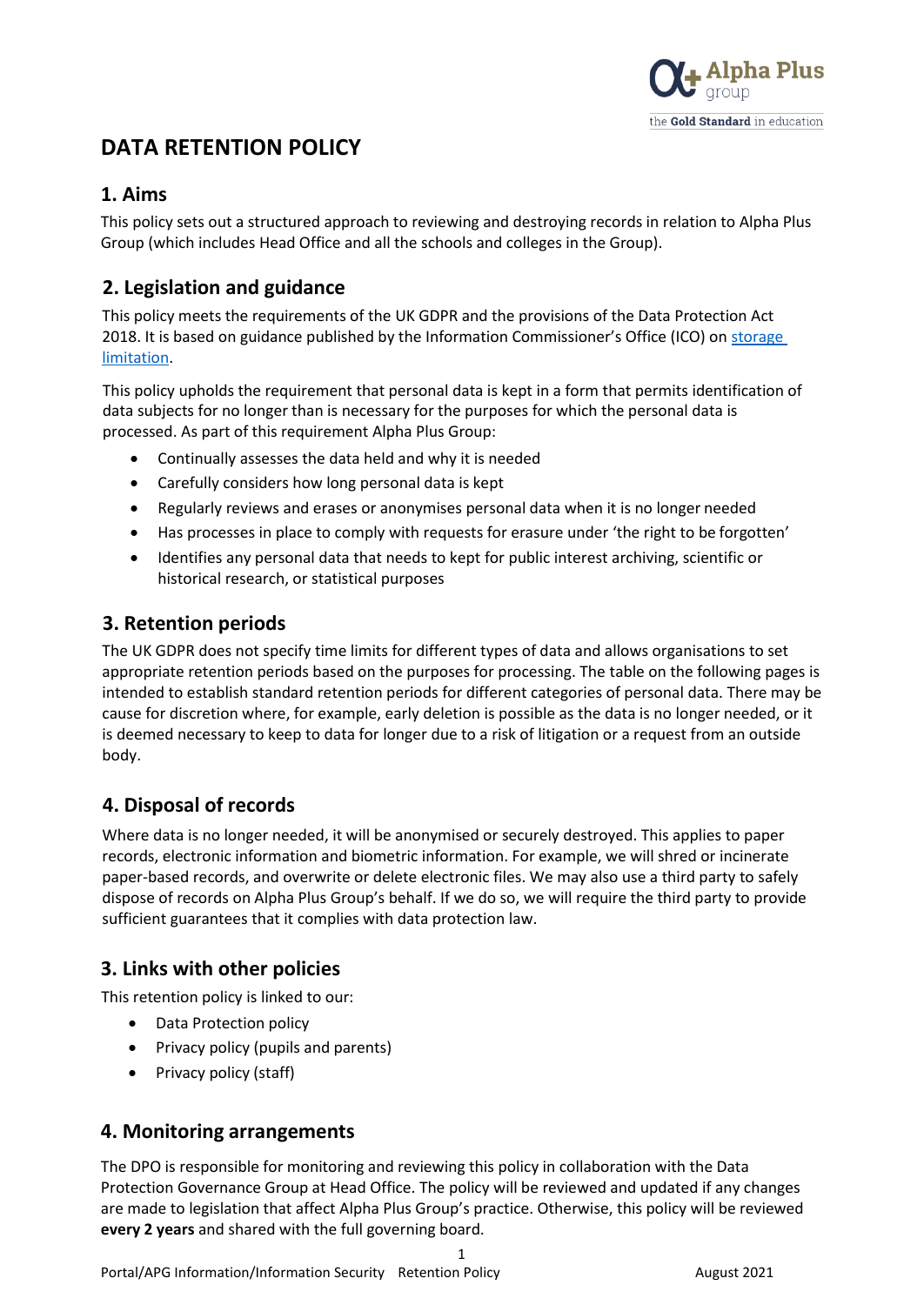

| Item      | <b>Record</b>            | <b>Retention period</b>                                                      | Action at the end of the retention period                                                                                                                                                                                                                                                                                                                                       | <b>Retention</b><br>period<br>required<br>by law? |
|-----------|--------------------------|------------------------------------------------------------------------------|---------------------------------------------------------------------------------------------------------------------------------------------------------------------------------------------------------------------------------------------------------------------------------------------------------------------------------------------------------------------------------|---------------------------------------------------|
| 1. Pupils |                          |                                                                              |                                                                                                                                                                                                                                                                                                                                                                                 |                                                   |
| 1.1       | Admission registers      | Six years from the end of the<br>financial year the last entry relates<br>to | Original record to be transferred to the archives. SHRED/DELETE<br>copies and back-ups                                                                                                                                                                                                                                                                                          | Yes                                               |
| 1.2       | Attendance registers     | Six years from the end of the<br>financial year the entry relate to          | Review for further retention in the case of contentious dispute.<br>SHRED/DELETE including back-ups and copies.                                                                                                                                                                                                                                                                 | Yes                                               |
| 1.3       | Child protection records | DOB of the pupil + 100 years                                                 | Review for further retention in the case of contentious dispute<br>SHRED/DELETE                                                                                                                                                                                                                                                                                                 | <b>No</b>                                         |
|           |                          |                                                                              | Notes<br>Child protection information must be copied and sent<br>1.<br>under separate cover to the new school/college whilst<br>the child is still under 18. Secure transit should be<br>ensured and confirmation of receipt should be obtained<br>Where a child is removed from roll to be educated at<br>2.<br>home, the file should be copied to the Local Authority<br>(LA) |                                                   |
|           |                          |                                                                              | In accordance with the terms of reference of the<br>3.<br>Independent Inquiry into Child Sexual Abuse all schools<br>are required to retain information which relates to<br>allegations (substantiated or not) of organisations and<br>individuals who may have been involved in, or have                                                                                       |                                                   |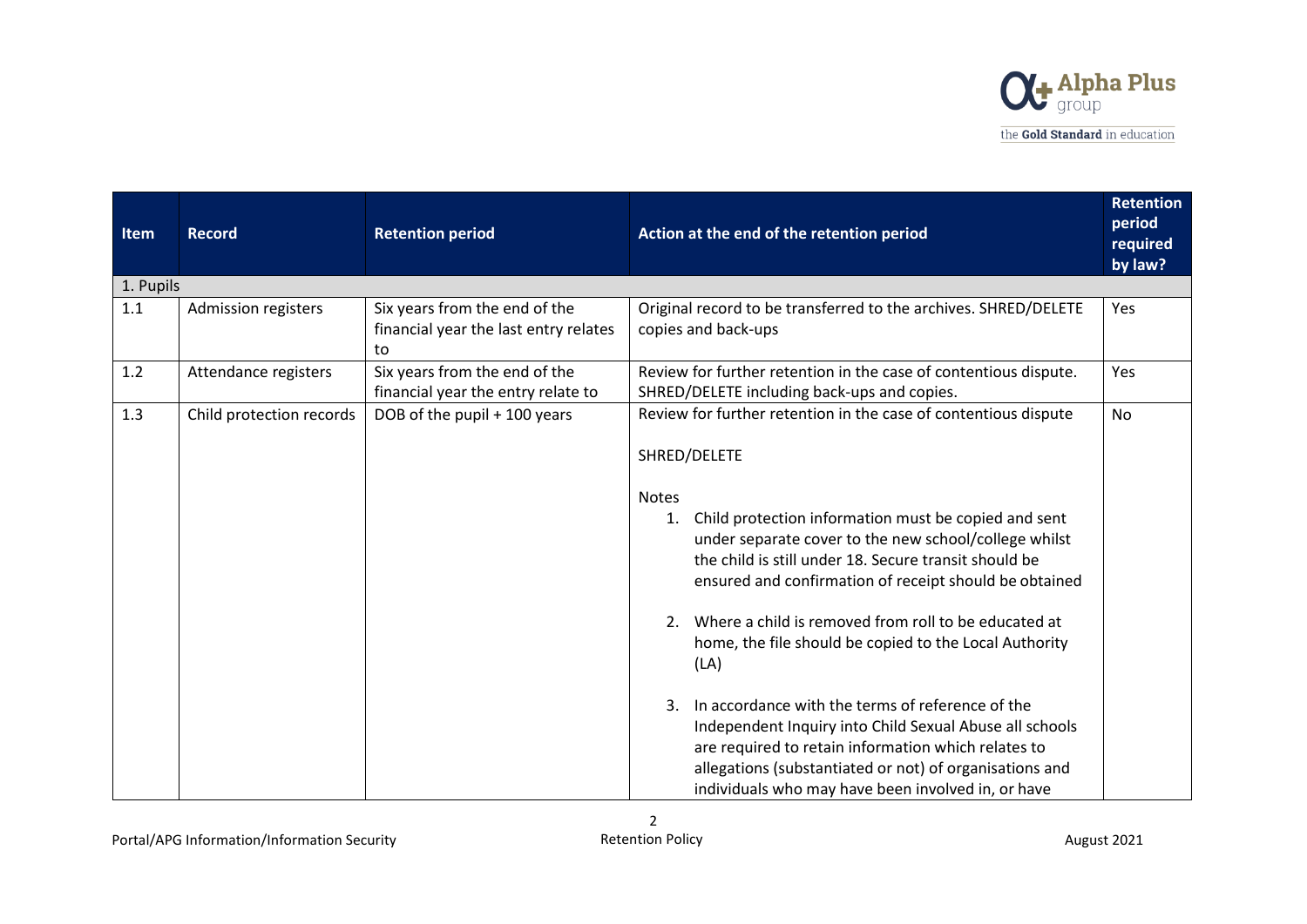

|     |                                                                                                                              |                                                                                                                                                                                                                                                                                                                                                                                                                                                                                                                                              | knowledge of child sexual abuse or child sexual<br>exploitation; allegations (substantiated or not) of<br>individuals having engaged in sexual activity with, or<br>having a sexual interest in, children; institutional failures<br>to protect children from sexual abuse or other<br>exploitation. |           |
|-----|------------------------------------------------------------------------------------------------------------------------------|----------------------------------------------------------------------------------------------------------------------------------------------------------------------------------------------------------------------------------------------------------------------------------------------------------------------------------------------------------------------------------------------------------------------------------------------------------------------------------------------------------------------------------------------|------------------------------------------------------------------------------------------------------------------------------------------------------------------------------------------------------------------------------------------------------------------------------------------------------|-----------|
| 1.4 | <b>Biometric information</b><br>(e.g. fingerprints to be<br>used as part of an<br>automated biometric<br>recognition system) | For as long as the information is<br>required for the individual's use of<br>the automated biometric<br>recognition system                                                                                                                                                                                                                                                                                                                                                                                                                   | This information must not be kept for longer than it is needed.<br>The information must be destroyed if the pupil no longer uses<br>the system including when they leave the Group, and where the<br>parent or pupil withdraws consent or the pupil objects to its use.                              | <b>No</b> |
| 1.5 | Medical records held by<br>the Group                                                                                         | DOB of the pupil + 24 years; or<br>Six years from the date of an<br>incident which may become<br>contentious if the pupil was 18<br>years old at the date of the<br>incident - whichever is longer.<br>The 24 year period is based on the<br>fact that once the child turns 18<br>years old they have a<br>certain amount of time (known<br>as a limitation period) in which to<br>bring claims against the Group. The<br>longest of these limitation periods<br>is six years, albeit that some<br>periods can be extended by the<br>courts. | Review for further retention in the case of contentious disputes<br>SHRED/DELETE                                                                                                                                                                                                                     | <b>No</b> |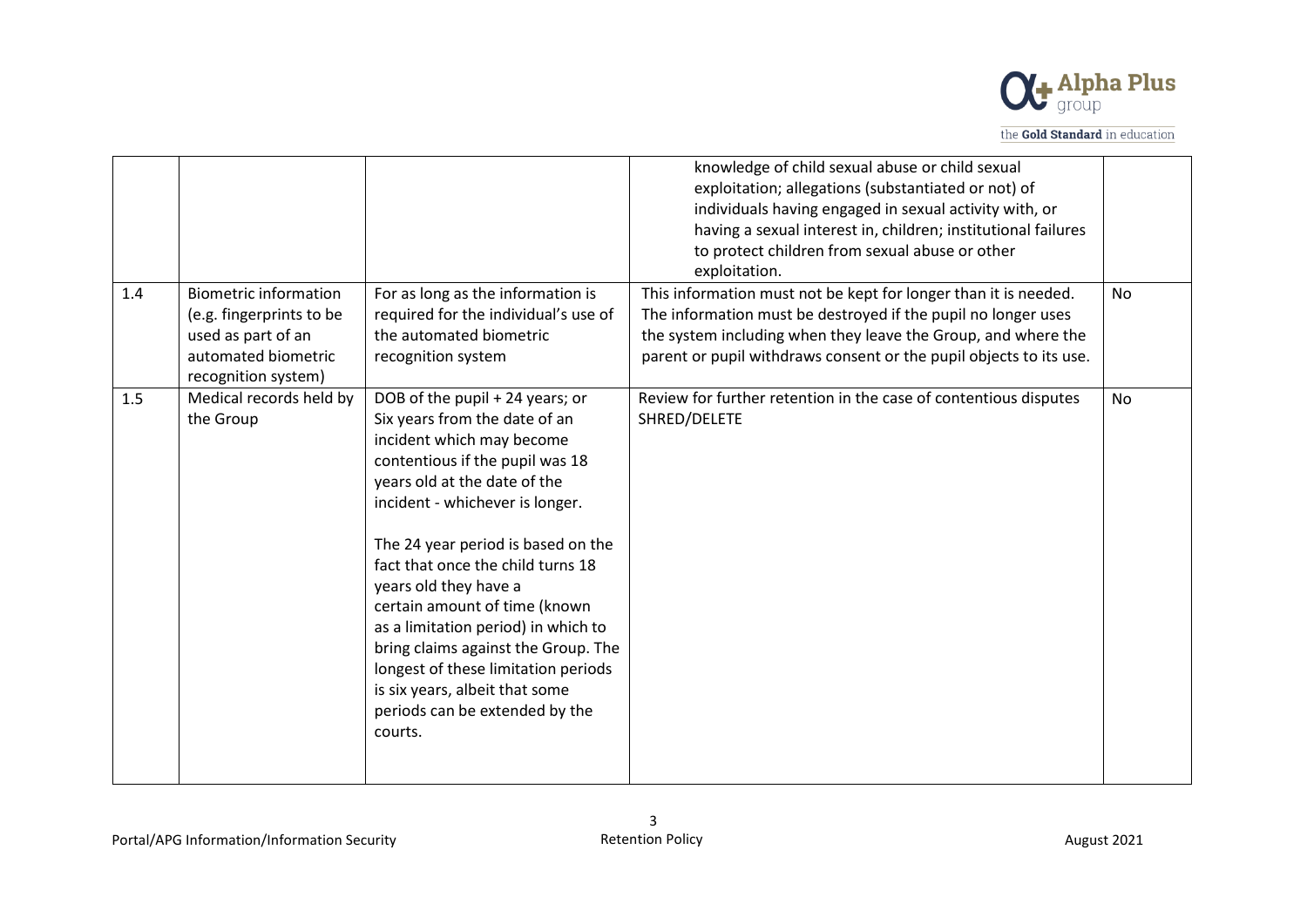

| 1.6            | Counselling records<br>held by the Group                                     | DOB of the pupil + 24 years; or<br>Six years from the date of an<br>incident which may become<br>contentious if the pupil was 18<br>years old at the date of the<br>incident - whichever is the longer.                                                                                          | Review for further retention in the case of contentious disputes<br>SHRED/DELETE                                                                                                                                                                                                                                                                                                                                                        | No        |
|----------------|------------------------------------------------------------------------------|--------------------------------------------------------------------------------------------------------------------------------------------------------------------------------------------------------------------------------------------------------------------------------------------------|-----------------------------------------------------------------------------------------------------------------------------------------------------------------------------------------------------------------------------------------------------------------------------------------------------------------------------------------------------------------------------------------------------------------------------------------|-----------|
| 2. Pupil files |                                                                              |                                                                                                                                                                                                                                                                                                  |                                                                                                                                                                                                                                                                                                                                                                                                                                         |           |
| 2.1            | Pupil files (including<br>public examination<br>scripts, marks &<br>results) | DOB of the pupil + 24 years; or<br>Six years from the date of an<br>incident which may become<br>contentious if the pupil was 18<br>years old at the date of the<br>incident - whichever is the longer.                                                                                          | Review for further retention in the case of contentious disputes,<br>for example, parental complaints, disciplinary matters, pupil<br>exclusions, bullying incidents and subject access requests<br>SHRED/DELETE<br>When reviewing pupil files, the Group should have regard to<br>other applicable sections of this policy.<br>Any examination certificates left unclaimed should be<br>returned to the appropriate Examination Board. | No        |
| 2.2            | Internal examination<br>scripts, marks and<br>results                        | Scripts:<br>Scripts from weekly or monthly<br>tests: keep until the end of the<br>next academic year.<br>Scripts from termly or yearly<br>tests: keep until the end of the<br>next academic year.<br><b>Marks and results:</b><br>If the purpose of the test is to<br>progress the child (either | Keep for longer in accordance with the retention periods and<br>guidance set out in row 2.1 above if risk of contentious disputes,<br>for example, parental complaints, disciplinary matter, pupil<br>exclusions, bullying incidents and subject access requests.                                                                                                                                                                       | <b>No</b> |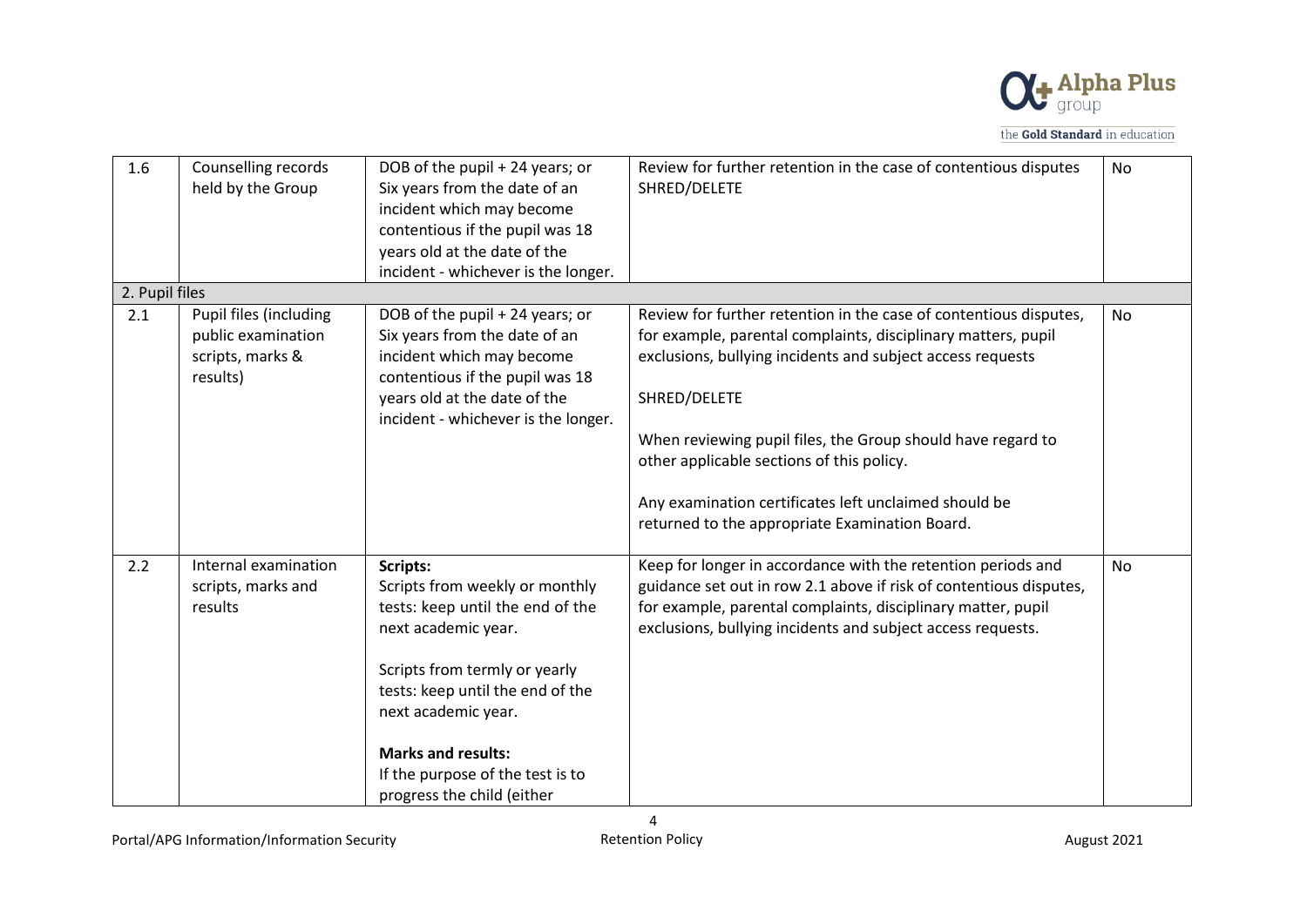

|     |                                                                                                                                                       | internally or externally) then<br>keep marks and results in<br>accordance with the retention<br>periods and guidance set out in<br>row 2.1 above.                                                  |                                                                                                                                  |           |
|-----|-------------------------------------------------------------------------------------------------------------------------------------------------------|----------------------------------------------------------------------------------------------------------------------------------------------------------------------------------------------------|----------------------------------------------------------------------------------------------------------------------------------|-----------|
|     |                                                                                                                                                       | If the purpose of the test is for<br>general internal assessment of<br>academic performance then<br>keep marks and results for the                                                                 |                                                                                                                                  |           |
|     |                                                                                                                                                       | same period as the scripts<br>themselves.                                                                                                                                                          |                                                                                                                                  |           |
| 2.3 | <b>Special Educational</b><br>Needs files, reviews<br>and Individual<br><b>Education Plans</b>                                                        | DOB of the pupil + 24 years; or<br>six years from the date of an<br>incident which may become<br>contentious if the pupil was 18<br>years old at the date of the<br>Incident, whichever is longer. | Review for further retention in the case of contentious disputes<br>SHRED/DELETE                                                 | <b>No</b> |
| 2.4 | <b>Statement of Special</b><br><b>Education Needs (SEN)</b><br>and Education<br>Healthcare (EHC) Plans                                                | DOB of the pupil + 24 years; or<br>six years from the date of an<br>incident which may become<br>contentious if the pupil was 18<br>years old at the date of the<br>Incident, whichever is longer. | SHRED/DELETE unless legal action pending<br>The Statement/Plan belongs to the LA which makes and<br>maintains the Statement/Plan | Yes       |
| 2.5 | Documents that are<br>required to be retained<br>for each migrant<br>enrolled under Tier 4<br>(General) Student or<br>Tier 4 (Child) Student<br>visas | Through the period of sponsorship<br>and for whichever is the shorter<br>period of either:<br>One year from the date<br>that the School ends<br>sponsorship of the Tier 4<br>student, or           | SHRED/DELETE                                                                                                                     | No        |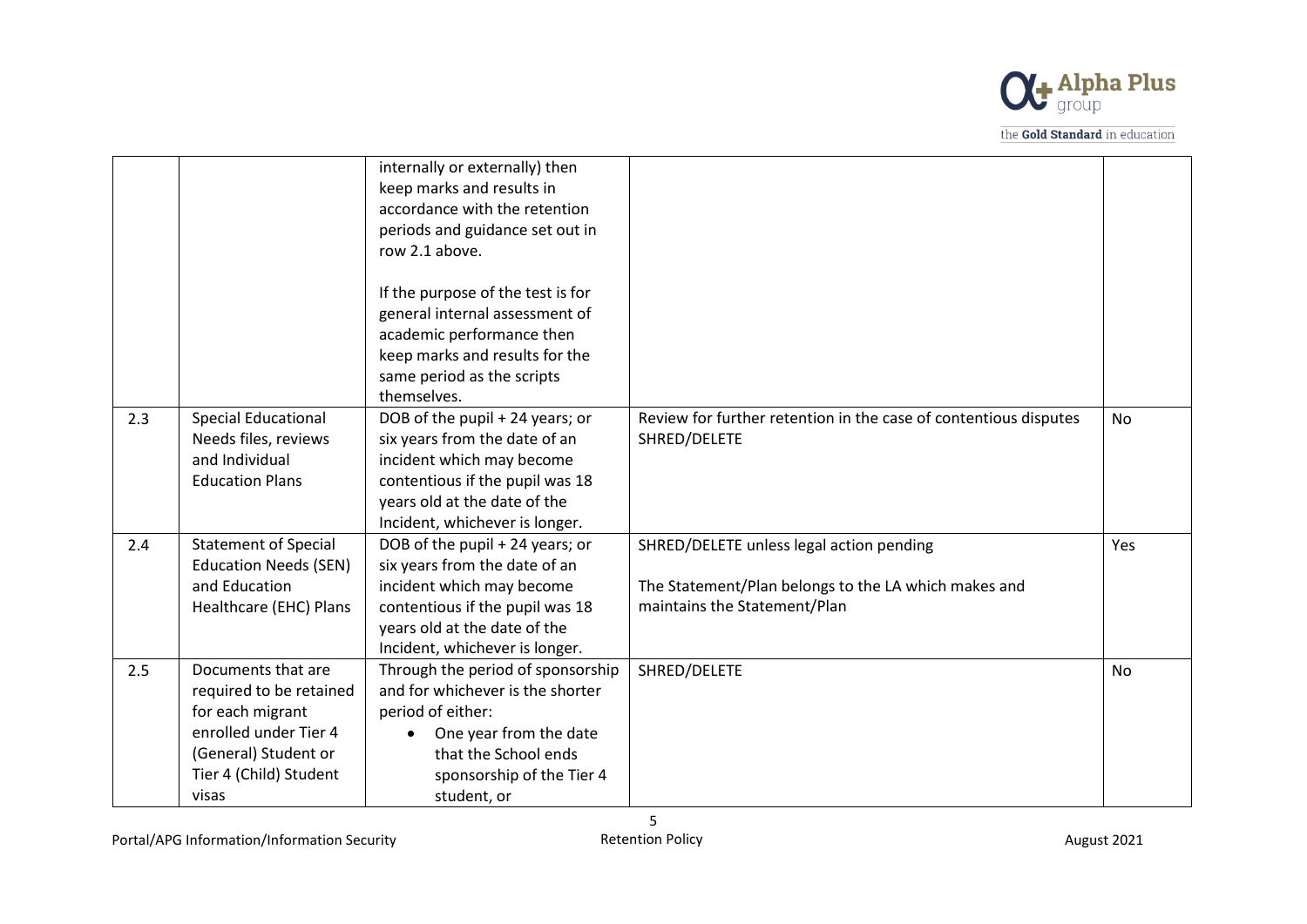

|                |                                                                                                                                                                              | If the Tier 4 student is no<br>$\bullet$<br>longer sponsored, the<br>point at which a Home<br>Office compliance officer<br>has examined and<br>approved the documents.                                                                                                                                                   |                                                                                            |           |
|----------------|------------------------------------------------------------------------------------------------------------------------------------------------------------------------------|--------------------------------------------------------------------------------------------------------------------------------------------------------------------------------------------------------------------------------------------------------------------------------------------------------------------------|--------------------------------------------------------------------------------------------|-----------|
| 3. Permissions |                                                                                                                                                                              |                                                                                                                                                                                                                                                                                                                          |                                                                                            |           |
| 3.1            | Parental permission<br>slips for school/college<br>trips - where there has<br>been no major incident,<br>accident,<br>injury or near miss<br>involving anyone on the<br>trip | Conclusion of the trip                                                                                                                                                                                                                                                                                                   | Review for further retention in the case of contentious disputes<br>otherwise SHRED/DELETE | No        |
| 3.2            | Parental permission<br>slips for school/college<br>trips - where there has<br>been a major incident,<br>accident, injury or near<br>miss involving anyone<br>on the trip     | DOB of the pupil involved in the<br>incident + 24 years; or<br>Six years from the date of the<br>incident if the pupil was 18<br>years old at the date of the<br>incident<br>The permission slips for all pupils<br>on the trip may need to<br>be retained to show that the<br>rules had been followed for all<br>pupils | Review for further retention in the case of contentious disputes<br>otherwise SHRED/DELETE | <b>No</b> |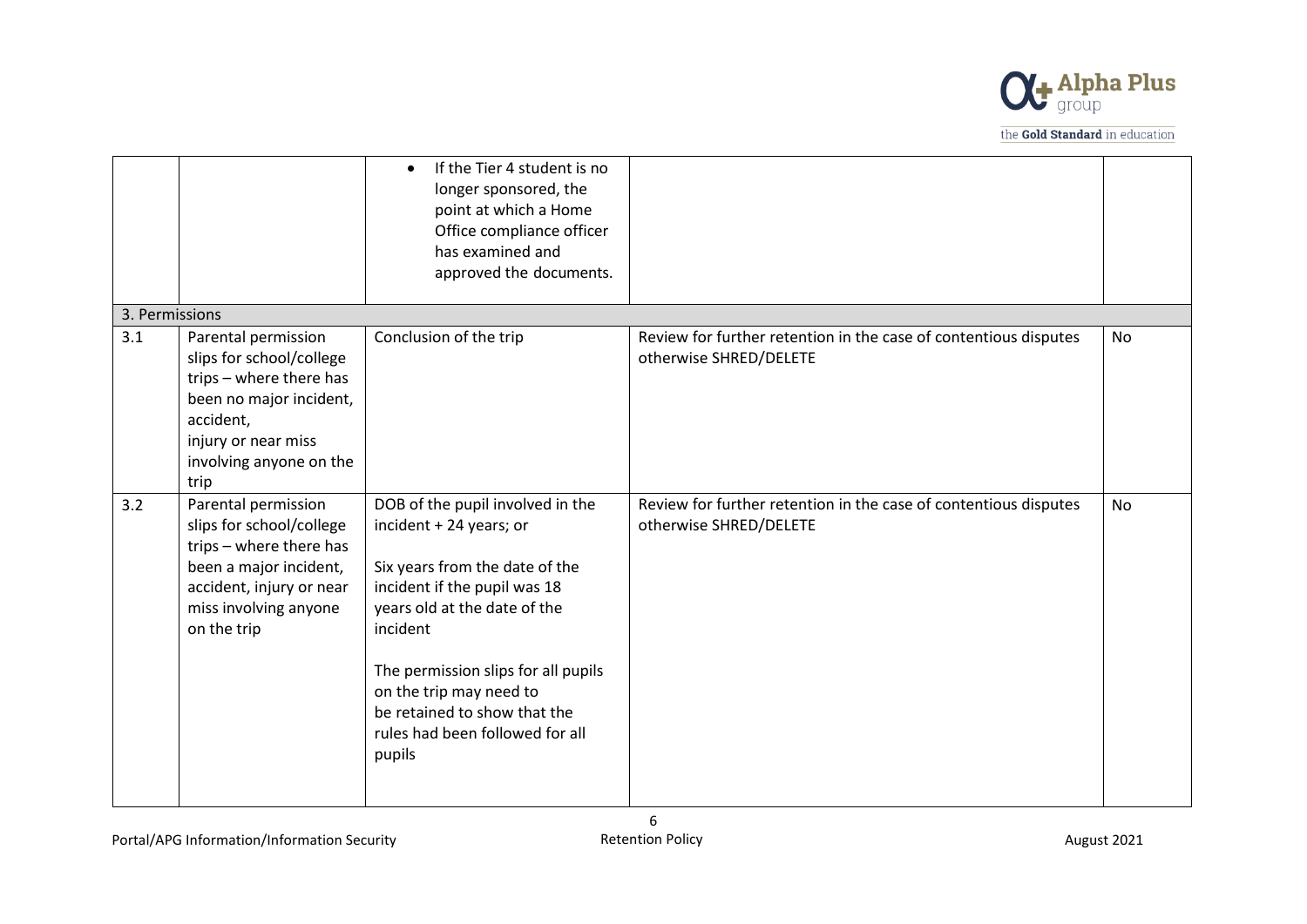

|     | 4. Admission department                                                                                                |                                                                                                                                                                                                                                                             |                                                                                                   |           |
|-----|------------------------------------------------------------------------------------------------------------------------|-------------------------------------------------------------------------------------------------------------------------------------------------------------------------------------------------------------------------------------------------------------|---------------------------------------------------------------------------------------------------|-----------|
| 4.1 | Admission and parental<br>contract documents<br>including registration<br>form, letter of offer and<br>acceptance form | Six years from date of leaving the<br>Group                                                                                                                                                                                                                 | Review for further retention in the case of contentious disputes<br>SHRED/DELETE                  | No        |
| 4.2 | <b>Admissions documents</b><br>relating to applicants<br>who did not join the<br>Group                                 | One year, except any<br>documentation relating to appeal<br>proceedings, which should be<br>retained for at least two years.<br>Any financial records should be<br>kept for six years from the end of<br>the financial year to which the<br>records relate. | Review for further retention in the case of relevance to<br>contentious disputes.<br>SHRED/DELETE | <b>No</b> |
| 4.3 | Records of<br>parent/guardian details,<br>including bank details                                                       | Six years from date of pupil leaving<br>the Group.                                                                                                                                                                                                          | Review for further retention in the case of contentious disputes<br>SHRED / DELETE                | No        |
| 4.4 | Financial information in<br>respect of school trips                                                                    | Seven years for audit purposes                                                                                                                                                                                                                              | Review for further retention in the case of contentious disputes<br>SHRED/DELETE                  |           |
| 4.5 | <b>Bursary application</b><br>forms, which includes<br>disclosure of financial<br>circumstances                        | Unsuccessful applications retained<br>for 1 year in case of appeal/dispute<br>and destroyed upon notification of<br>unsuccessful application.<br>Successful bursary applications<br>kept for 6 years from the expiry of<br>the award.                       | SHRED / DELETE                                                                                    | <b>No</b> |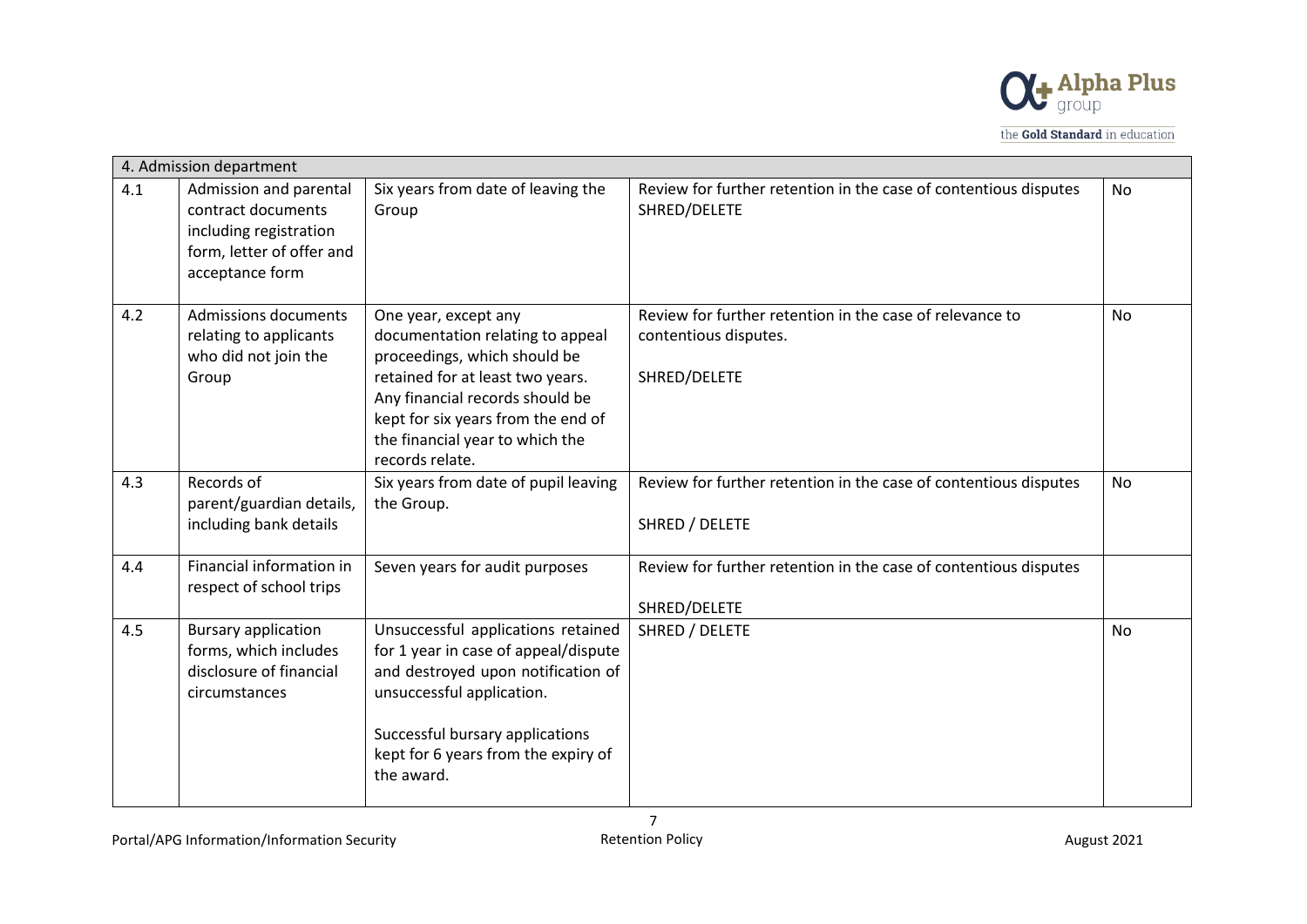

| 5. Employment |                                                                                                                                                                                                |                                                                                                                                                                                |                                                                                                                                                                                                                                   |           |
|---------------|------------------------------------------------------------------------------------------------------------------------------------------------------------------------------------------------|--------------------------------------------------------------------------------------------------------------------------------------------------------------------------------|-----------------------------------------------------------------------------------------------------------------------------------------------------------------------------------------------------------------------------------|-----------|
| 5.1           | Employment or<br>personnel records<br>including recruitment<br>information, contracts<br>of employment,<br>changes to terms and<br>condition,<br>disciplinary matters,<br>grievance procedures | Archive at end of employment and<br>keep securely for at least 50 years                                                                                                        | Records of anyone with child protection concerns (even if not<br>proved) should be retained for at least 50 years after termination<br>of employment.<br>Review whether further retention is necessary.<br>SHRED/DELETE           | <b>No</b> |
| 5.2           | Single central register                                                                                                                                                                        | Remove employee details from live<br>SCR when employment ends and<br>keep on archive for at least 50<br>vears                                                                  | Review whether further retention is necessary.<br>SHRED/DELETE                                                                                                                                                                    | No        |
| 5.3           | Childcare<br>disqualification<br>declarations                                                                                                                                                  | Old childcare disqualification<br>declarations in relation to people<br>associated with staff members<br>should not be retained and should<br>be removed from personnel files. | SHRED/DELETE                                                                                                                                                                                                                      | Yes       |
| 5.4           | <b>Records and documents</b><br>relating to membership<br>of and contributions to<br>the Teachers' Pension<br>Scheme                                                                           | Date of birth of employee plus 100<br>years                                                                                                                                    | Review whether further retention is necessary. Decisions in<br>relation to the Teacher's Pension Scheme may have ramifications<br>beyond six years, and may be queried at any time by members<br>and the Teacher's Pension Scheme | <b>No</b> |
| 5.5           | <b>Employment references</b><br>received                                                                                                                                                       | Archive at end of employment and<br>keep securely for at least 50 years.                                                                                                       | Review whether further retention is necessary. Consider whether<br>any new concerns raised by social services or other agencies. If<br>none, SHRED/DELETE                                                                         | Yes       |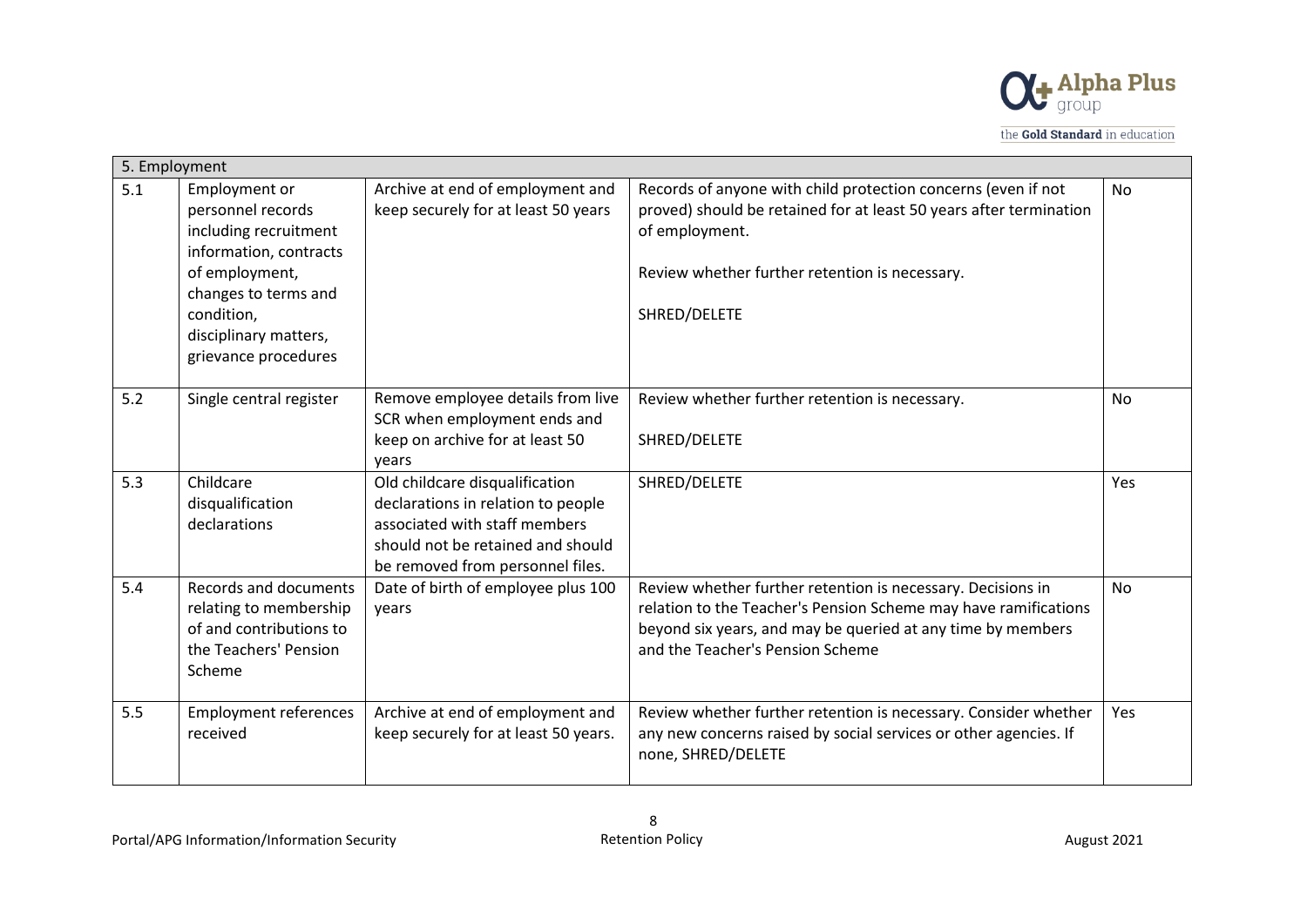

| 5.6  | <b>Employment references</b><br>provided                                                                                                                                                    | At least 1 year from the submission<br>of the reference.                       | Review whether further retention is necessary. If a reference has<br>been agreed with a former employee, it will need to be kept on<br>file until they reach retirement. For all other references, consider<br>whether there have been any recent reference requests for the<br>relevant individual. If none, SHRED/DELETE | <b>No</b> |
|------|---------------------------------------------------------------------------------------------------------------------------------------------------------------------------------------------|--------------------------------------------------------------------------------|----------------------------------------------------------------------------------------------------------------------------------------------------------------------------------------------------------------------------------------------------------------------------------------------------------------------------|-----------|
| 5.7  | Working time opt-out<br>forms                                                                                                                                                               | Two years from the date on which<br>they were entered into                     | SHRED/DELETE                                                                                                                                                                                                                                                                                                               | Yes       |
| 5.8  | Records to show<br>compliance with the<br>working time<br>regulations                                                                                                                       | Two years from the creation of the<br>record                                   | SHRED/DELETE                                                                                                                                                                                                                                                                                                               | Yes       |
| 5.9  | Payroll and wage<br>records. These include<br>records of:<br>•Details of any overtime<br>•Bonuses<br>•Expenses<br>•Benefits in kind                                                         | Six years from the financial year<br>end in which payments are<br>made         | SHRED/DELETE                                                                                                                                                                                                                                                                                                               | Yes       |
| 5.10 | <b>PAYE Records</b>                                                                                                                                                                         | Six years from the end of the<br>financial year to which the records<br>relate | SHRED/DELETE                                                                                                                                                                                                                                                                                                               | Yes       |
| 5.11 | Maternity / paternity<br>records. These include:<br>•Records regarding<br>Maternity / paternity<br>payments made<br>• Maternity certificates<br>showing the expected<br>week of confinement | Six years from the end of the<br>financial year to which the records<br>relate | SHRED/DELETE                                                                                                                                                                                                                                                                                                               | Yes       |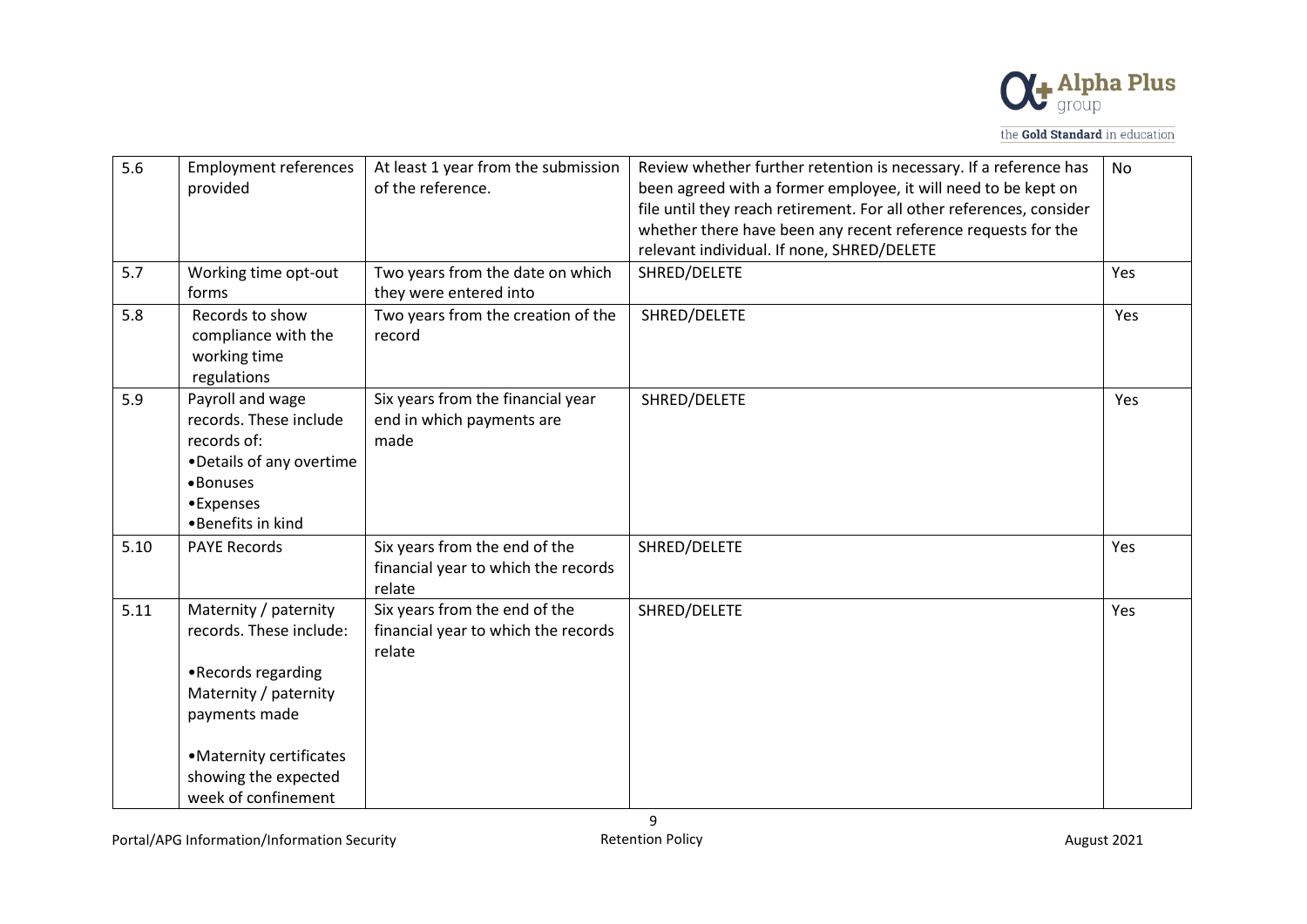

| 5.12 | Sickness records<br>required for the<br>purposes of<br><b>Statutory Sick Pay (SSP)</b>                                                                 | During employment and, after<br>employment ceases, six years from<br>the end of the financial year to<br>which the record relate<br>Consider keeping separately from<br>absence records, which do not<br>detail reason for absence. | SHRED/DELETE                                                                               | Yes |
|------|--------------------------------------------------------------------------------------------------------------------------------------------------------|-------------------------------------------------------------------------------------------------------------------------------------------------------------------------------------------------------------------------------------|--------------------------------------------------------------------------------------------|-----|
| 5.13 | Records in relation to<br>hours worked and<br>payments made to<br>workers                                                                              | Six years from the end of the<br>financial year to which the record<br>relate                                                                                                                                                       | SHRED/DELETE                                                                               | Yes |
| 5.14 | Consents for the<br>processing of personal<br>data and sensitive<br>personal data (known as<br>special category<br>personal data under the<br>UK GDPR) | For as long as the data is being<br>processed and up to six years<br>afterwards.                                                                                                                                                    | SHRED/DELETE                                                                               | Yes |
| 5.15 | <b>Disclosure and Barring</b><br>Service (DBS)<br>checks and disclosures<br>of criminal record forms                                                   | Dispose of securely after the<br>recruitment process unless<br>assessed as relevant to ongoing<br>employment relationship. Once the<br>conviction is spent, should be<br>deleted unless it is an excluded<br>profession.            | Enter DBS certificate number, date, initials on Single Central<br>Register<br>SHRED/DELETE | Yes |
| 5.16 | Immigration checks                                                                                                                                     | Throughout employment and<br>then retained for two years<br>after the termination of<br>employment                                                                                                                                  | SHRED/DELETE                                                                               | Yes |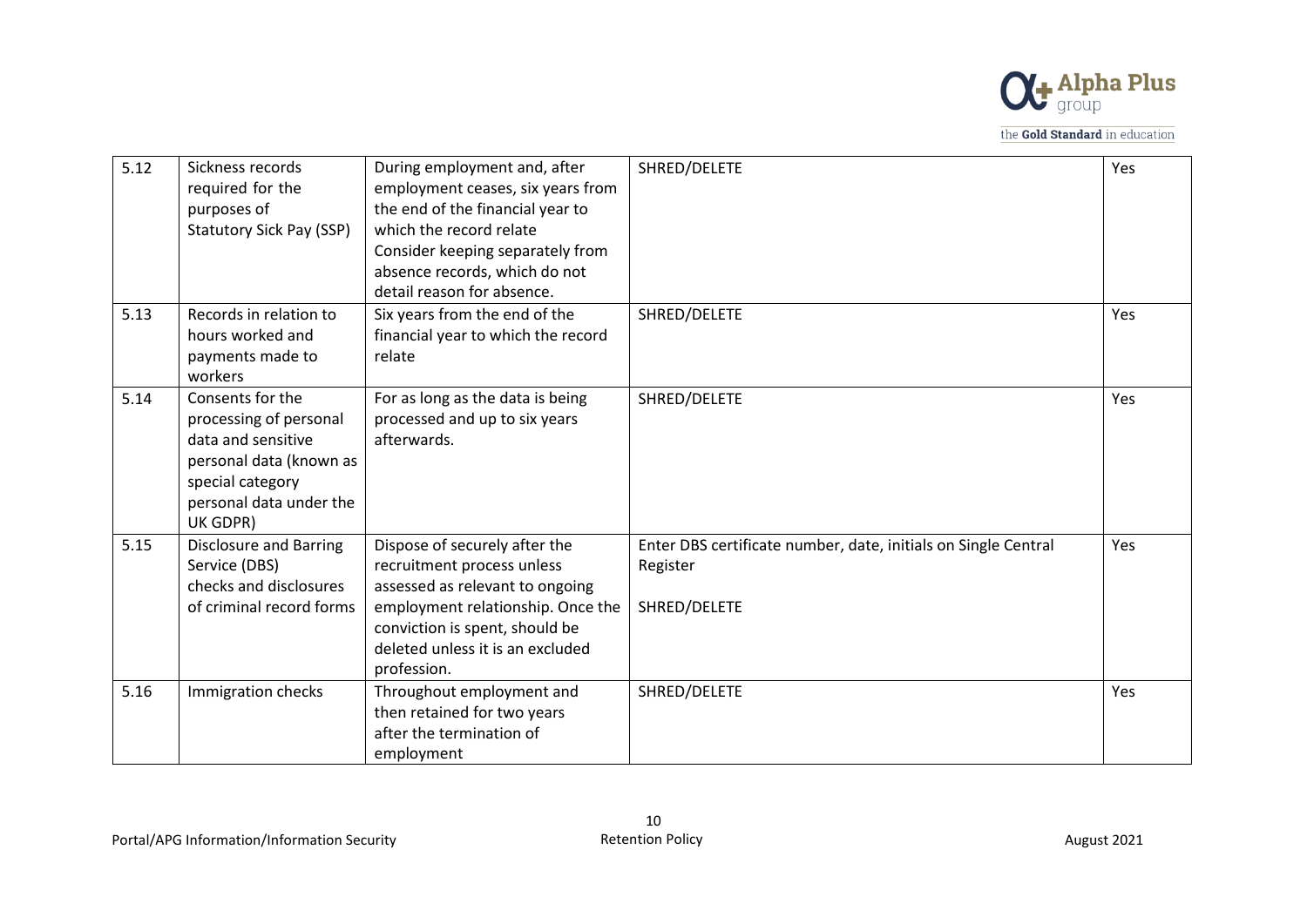

| 5.17 | Documents that are<br>required to be retained<br>for each workers<br>sponsored by the school<br>under Tier 2 or Tier 5 | Through the period of sponsorship<br>and for whichever is the shorter<br>period of either:<br>one year from the date that the<br>sponsorship of the Tier 2 or 5<br>migrant ends, or | SHRED/DELETE | <b>No</b> |
|------|------------------------------------------------------------------------------------------------------------------------|-------------------------------------------------------------------------------------------------------------------------------------------------------------------------------------|--------------|-----------|
|      |                                                                                                                        | if the Tier 2 or 5 migrant is no<br>longer sponsored, the point at<br>which a Home Office compliance<br>officer has examined and approved<br>the documents                          |              |           |
| 5.18 | Recruitment records of<br>unsuccessful candidates                                                                      | Six months after notifying<br>unsuccessful candidates                                                                                                                               | SHRED/DELETE | <b>No</b> |
| 5.19 | Training records                                                                                                       | Whilst employment continues<br>and up to six years after<br>employment ceases                                                                                                       | SHRED/DELETE | No        |
| 5.20 | Annual leave records                                                                                                   | Six years from the end of the<br>calendar year                                                                                                                                      | SHRED/DELETE | <b>No</b> |
| 5.21 | An Employee's bank<br>details                                                                                          | Until last payment made                                                                                                                                                             | SHRED/DELETE | <b>No</b> |
| 5.22 | Records of advances for<br>season tickets and loans<br>to employees                                                    | Whilst employment continues and<br>up to six years after<br>Repayment                                                                                                               | SHRED/DELETE | <b>No</b> |
| 5.23 | Death Benefit<br>Nomination and<br><b>Revocation Forms</b>                                                             | Whilst employment continues and<br>up to six years after<br>payment of benefit                                                                                                      | SHRED/DELETE | <b>No</b> |
| 5.24 | Personnel and appraisal<br>documents                                                                                   | Whilst employment continues<br>and up to six years after<br>employment ceases                                                                                                       | SHRED/DELETE | <b>No</b> |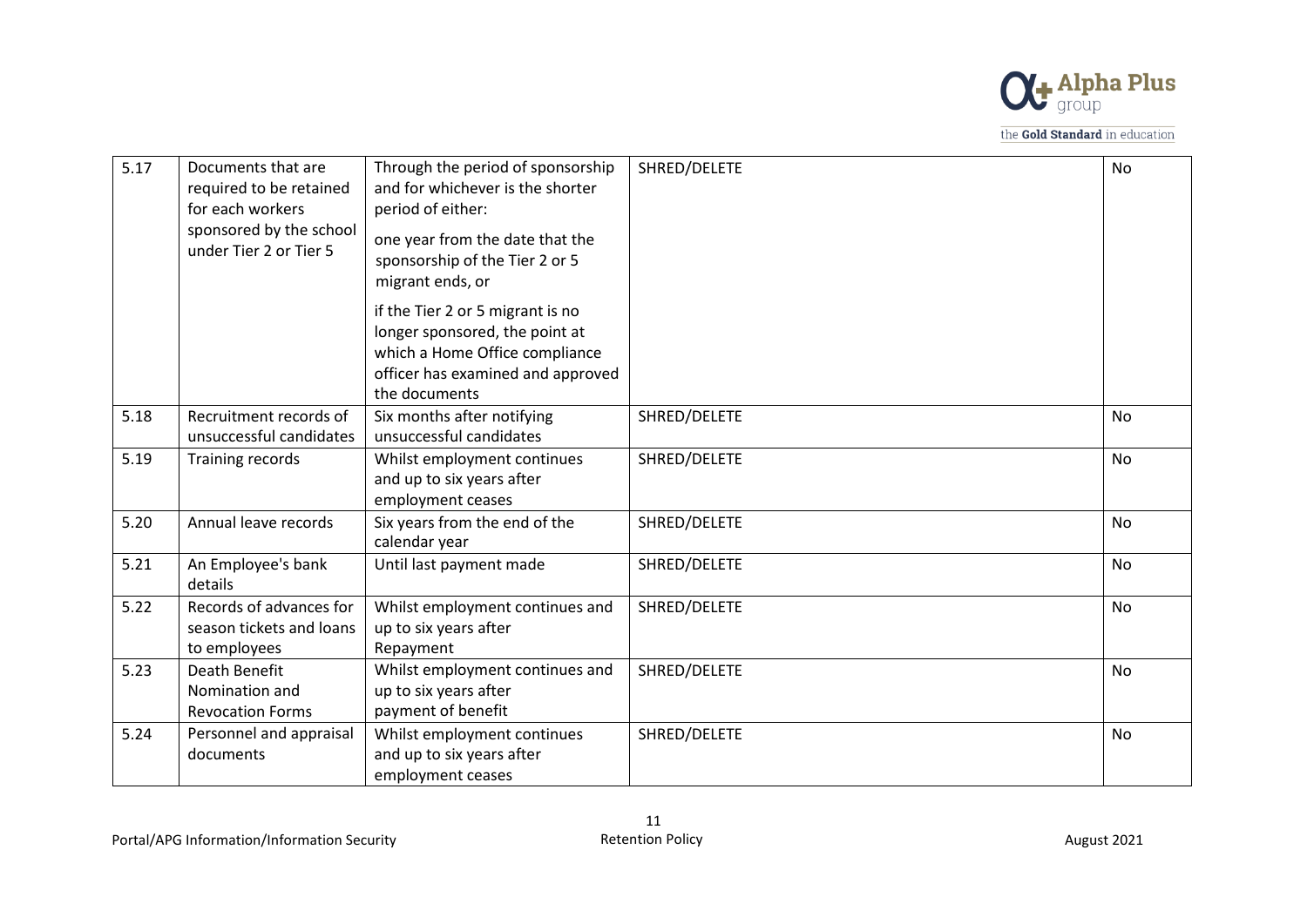

| 5.25 | Personal expenses<br>records                                                                                                                                                                                  | Whilst employment continues and<br>up to six years after end of<br>employment                  | SHRED/DELETE                                                                                              | <b>No</b> |
|------|---------------------------------------------------------------------------------------------------------------------------------------------------------------------------------------------------------------|------------------------------------------------------------------------------------------------|-----------------------------------------------------------------------------------------------------------|-----------|
|      | 6. Health and safety information - employees                                                                                                                                                                  |                                                                                                |                                                                                                           |           |
| 6.1  | Reportable injuries,<br>diseases and dangerous<br>occurrences (RIDDOR)<br>reports or own record                                                                                                               | Three years from the date of<br>record<br>If disease $-$ DOB $+$ 100 years                     | Review for further retention in the case of enforcement action or<br>contentious dispute<br>SHRED/DELETE  | Yes       |
|      |                                                                                                                                                                                                               |                                                                                                |                                                                                                           |           |
| 6.2  | First aid / accident book<br>entry                                                                                                                                                                            | Three years from the date of injury<br>or last record in the book<br>If disease - indefinitely | Review for further retention in the case of enforcement action or<br>contentious disputes<br>SHRED/DELETE | Yes       |
| 6.3  | Records of<br>maintenance,<br>examination and test<br>control measures<br>relating to substances<br>hazardous to health<br>under the Control of<br><b>Substances Hazardous</b><br>to Health (COSHH)<br>regime | Five years                                                                                     | Review for further retention in the case of enforcement action<br>contentious disputes SHRED/DELETE       | Yes       |
| 6.4  | Health records for<br>licensable asbestos<br>work                                                                                                                                                             | At least 40 years from the date if<br>the last entry                                           | Review for further retention in the case of enforcement action<br>contentious disputes<br>SHRED/DELETE    | Yes       |
| 6.5  | Medical surveillance<br>certificate for licensable<br>asbestos work                                                                                                                                           | At least four years from the date it<br>was issued                                             | Review for further retention in the case of enforcement action<br>contentious disputes<br>SHRED/DELETE    | Yes       |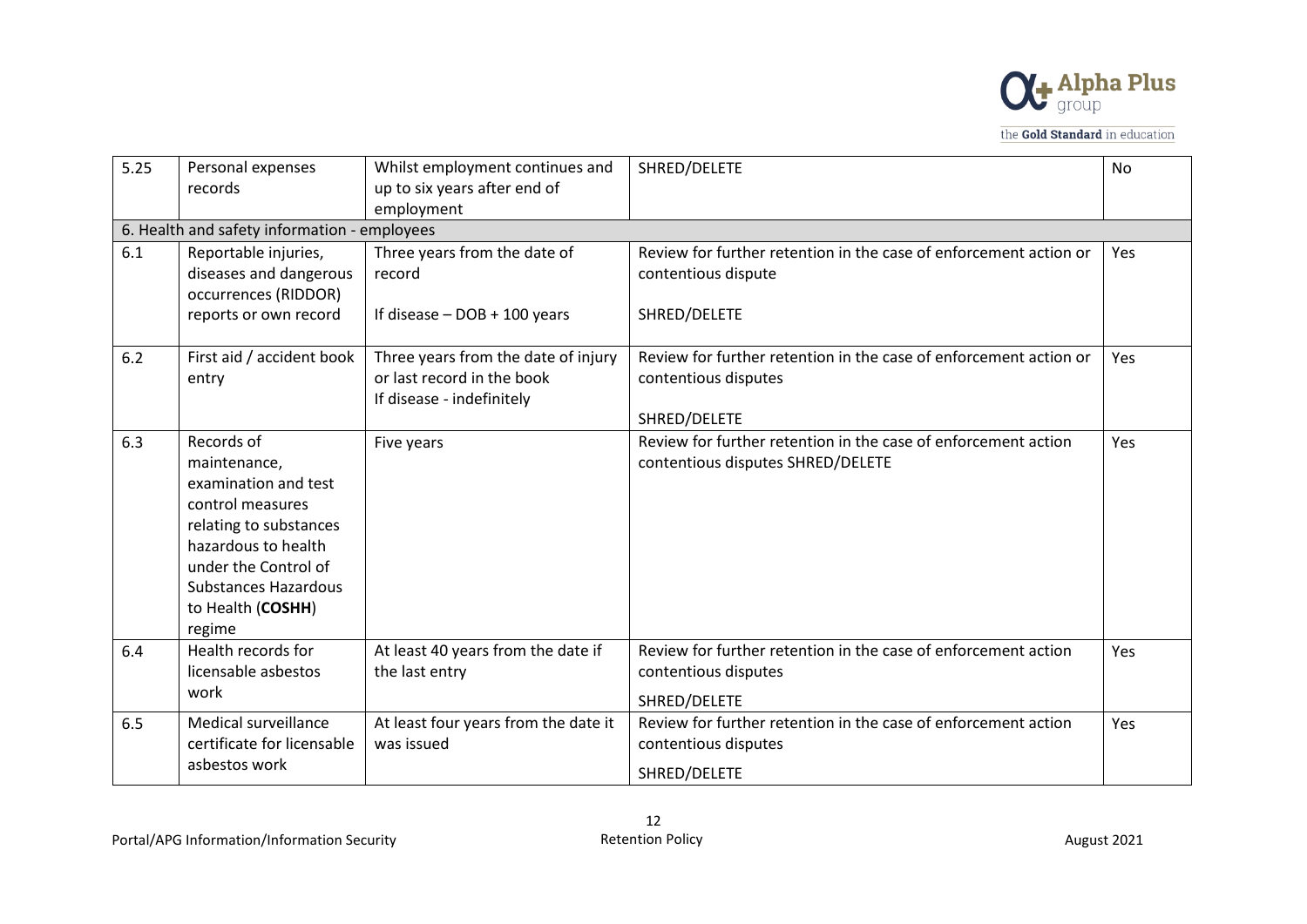

| 6.6 | Records of air                            | Where a health record is required    | Review for further retention in the case of enforcement action    | Yes |
|-----|-------------------------------------------|--------------------------------------|-------------------------------------------------------------------|-----|
|     | monitoring for asbestos                   | at least 40 years from the date if   | contentious disputes                                              |     |
|     |                                           | the last entry                       | SHRED/DELETE                                                      |     |
|     |                                           | In other cases at least five years   |                                                                   |     |
|     |                                           | from the date of the last entry      |                                                                   |     |
| 6.7 | Records of                                | Five years                           | Review for further retention in the case of enforcement action    | Yes |
|     | examinations, tests and                   |                                      | contentious disputes                                              |     |
|     | repairs carried out in                    |                                      | SHRED/DELETE                                                      |     |
|     | respect of exhaust or                     |                                      |                                                                   |     |
|     | respiratory protective                    |                                      |                                                                   |     |
|     | equipment under the                       |                                      |                                                                   |     |
|     | <b>Control of Asbestos</b>                |                                      |                                                                   |     |
|     | Regulations 2012 (CAR)                    |                                      |                                                                   |     |
| 6.8 | Examination                               | Two years                            | Review for further retention in the case of enforcement action or | Yes |
|     | / report of defect for                    |                                      | contentious disputes SHRED/DELETE                                 |     |
|     | power presses                             |                                      |                                                                   |     |
| 6.9 | Records of water                          | Five years from the date of the last | Review for further retention in the case of enforcement action or | Yes |
|     | monitoring, inspection,                   | entry                                | contentious disputes                                              |     |
|     | testing, checks and                       |                                      | SHRED/DELETE                                                      |     |
|     | control measures for                      |                                      |                                                                   |     |
|     | legionellosis                             |                                      |                                                                   |     |
|     | 7. Health and safety information - pupils |                                      |                                                                   |     |
| 7.1 | Accident reports                          | DOB of the pupil involved in the     | Review for further retention in the case of enforcement action or | No  |
|     | including first aid                       | incident + 21 years; or              | contentious disputes                                              |     |
|     | / accident book                           | Three years from the date of an      | SHRED/DELETE                                                      |     |
|     |                                           | incident which may become            |                                                                   |     |
|     |                                           | contentious if the pupil was 18      |                                                                   |     |
|     |                                           | years old at the date of the         |                                                                   |     |
|     |                                           | incident                             |                                                                   |     |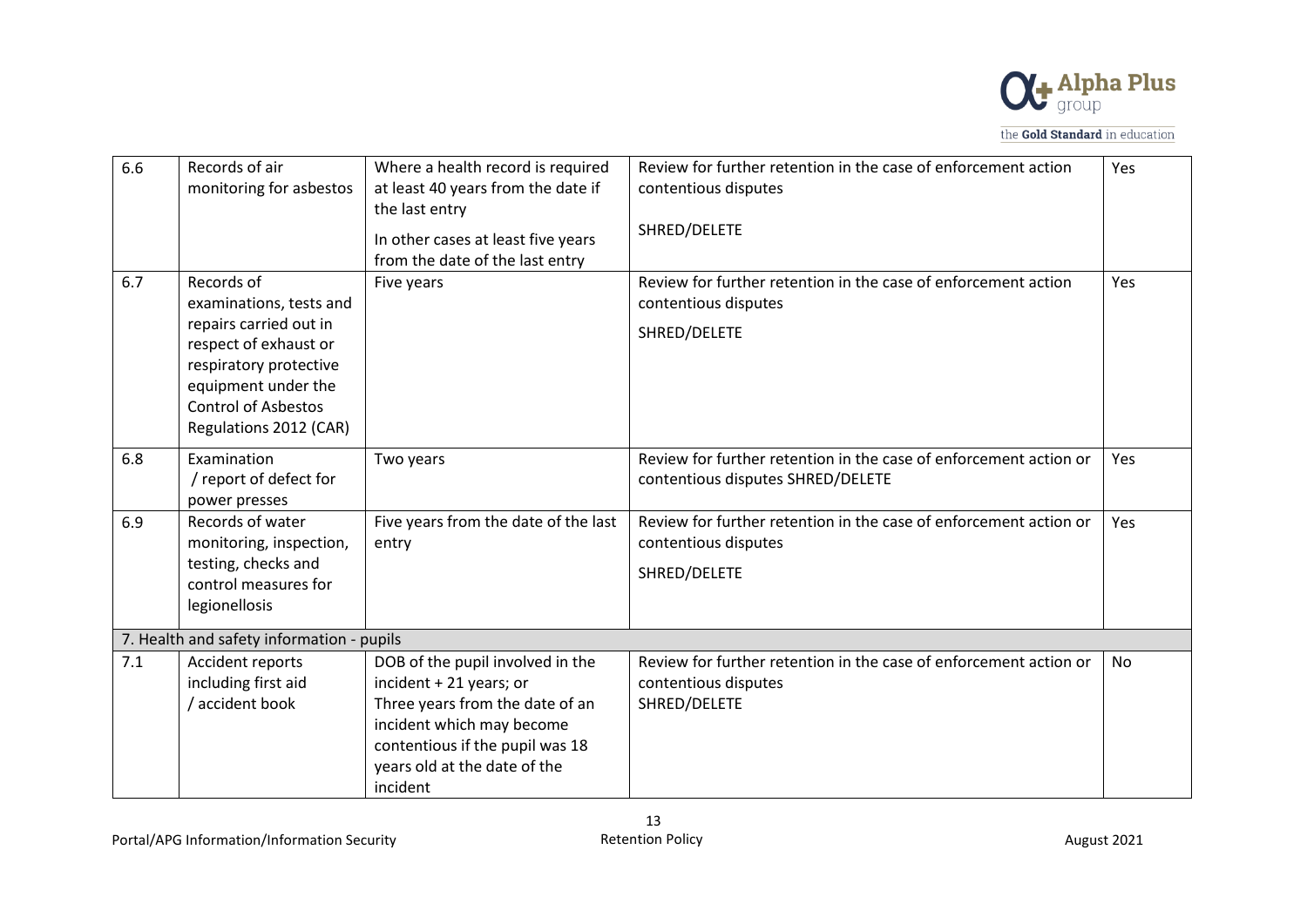

| 7.2 | Reportable injuries,<br>diseases and dangerous<br>occurrences (RIDDOR)<br>reports or own record                                                | Minimum statutory retention<br>period is at least 3 years but, we<br>recommend that the record is<br>kept for DOB of the pupil involved<br>in the incident $+21$<br>years; or<br>Three years from the date of an<br>incident which may become<br>contentious if the pupil was 18<br>years old at the date of the<br>incident | Review for further retention in the case of enforcement action or<br>civil claims for personal injury<br>SHRED/DELETE | Yes       |
|-----|------------------------------------------------------------------------------------------------------------------------------------------------|------------------------------------------------------------------------------------------------------------------------------------------------------------------------------------------------------------------------------------------------------------------------------------------------------------------------------|-----------------------------------------------------------------------------------------------------------------------|-----------|
| 7.3 | Incident investigations<br>and reports, risk<br>assessments and other<br>relevant documents<br>where there has been<br>an accident or incident | DOB of the pupil involved in the<br>incident + 21 years; or<br>Three years from the date of an<br>incident which may become<br>contentious if the pupil was 18<br>years old at the date of the<br>incident                                                                                                                   | Review for further retention in the case of enforcement action or<br>civil claims for personal injury<br>SHRED/DELETE | No        |
|     | 8. Generic health and safety records                                                                                                           |                                                                                                                                                                                                                                                                                                                              |                                                                                                                       |           |
| 8.1 | Risk assessments,<br>training records, records<br>of emergency<br>evacuations                                                                  | Three years (in the absence of a<br>specific accident, incident,<br>dangerous occurrence or notifiable<br>diseases)                                                                                                                                                                                                          | Review for further retention in the case of enforcement action or<br>contentious disputes<br>SHRED/DELETE             | <b>No</b> |
| 8.2 | Copies of documents,<br>including health and<br>safety files, prepared                                                                         | To be decided by the Group<br>depending on the record - records<br>should be retained as long as is                                                                                                                                                                                                                          | Consider how long likely to be relevant then<br>SHRED/DELETE                                                          | N/A       |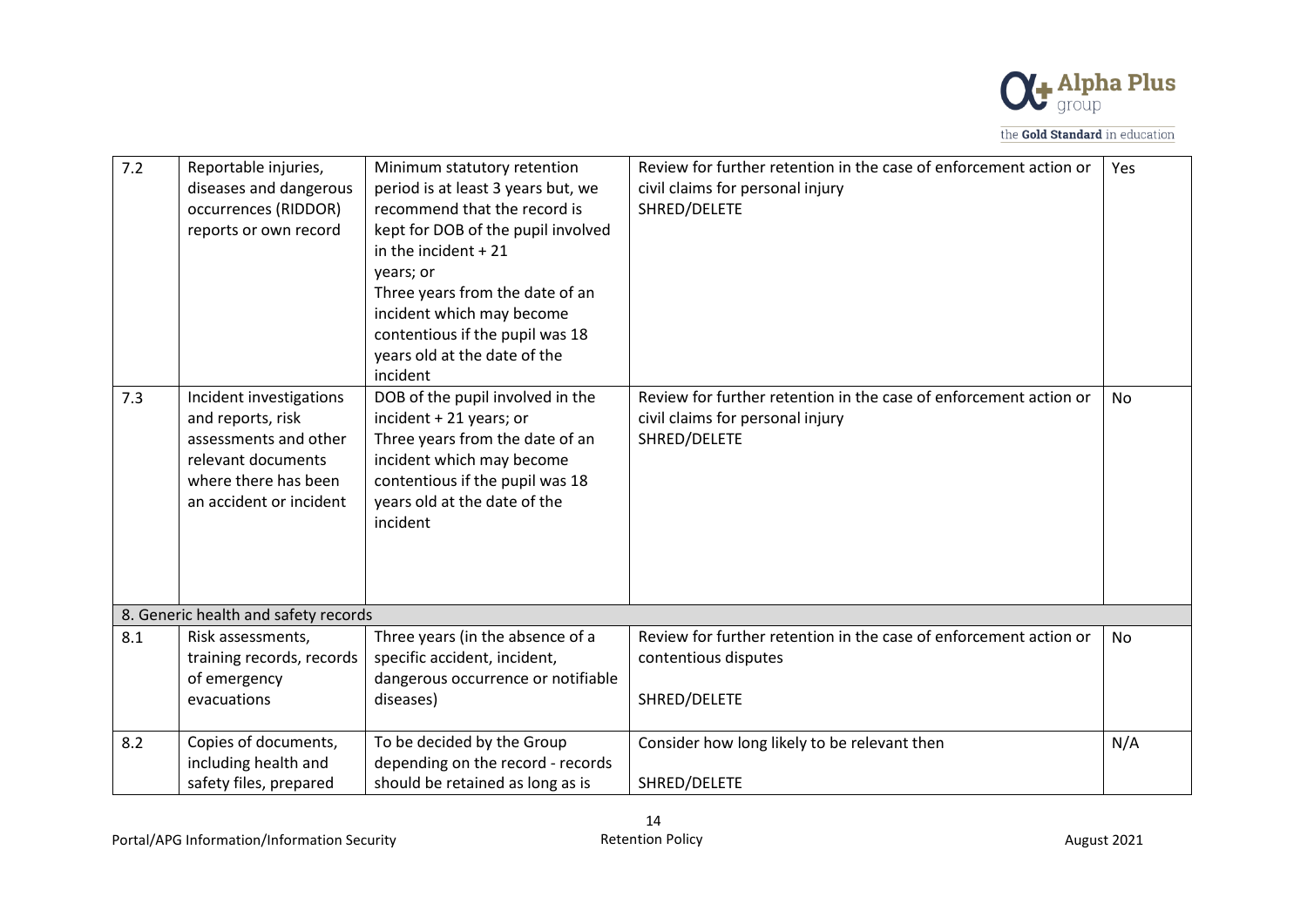

|     | pursuant to the<br><b>Construction (Design</b>                                                                                                                                                                                                                                                                                     | reasonably necessary to inform on<br>future construction projects at the                                                                                                                                                                                                                                                                                                                                                                          |                                             |                                                                                                           |
|-----|------------------------------------------------------------------------------------------------------------------------------------------------------------------------------------------------------------------------------------------------------------------------------------------------------------------------------------|---------------------------------------------------------------------------------------------------------------------------------------------------------------------------------------------------------------------------------------------------------------------------------------------------------------------------------------------------------------------------------------------------------------------------------------------------|---------------------------------------------|-----------------------------------------------------------------------------------------------------------|
|     | and Management)<br>Regulations 2015                                                                                                                                                                                                                                                                                                | Group site                                                                                                                                                                                                                                                                                                                                                                                                                                        |                                             |                                                                                                           |
|     | 9. Investigations, reviews and inquiries                                                                                                                                                                                                                                                                                           |                                                                                                                                                                                                                                                                                                                                                                                                                                                   |                                             |                                                                                                           |
| 9.1 | Documents relevant to<br><b>IISCA</b>                                                                                                                                                                                                                                                                                              | Indefinitely until further guidance<br>is received from the IISCA                                                                                                                                                                                                                                                                                                                                                                                 | Review once the Inquiry has been completed. | $No -$<br>unless a<br>school/<br>college<br>has<br>received<br>a formal<br>notice<br>from<br><b>IICSA</b> |
| 9.2 | Internal reports and<br>investigations into<br>accidents / incidents<br>Copies of reports<br>submitted to external<br>agencies / regulators<br>such as Ofsted, Health<br>and Safety Executive,<br>Local Authority<br>External reports,<br>reviews, investigations<br>and inquiries for<br>example inquests and<br>public inquiries | Where the investigation /<br>inquiry / report has been<br>necessitated as a result of a<br>specific incident, these documents<br>are stored centrally for at least<br>three years where there is a risk of<br>enforcement action and / or<br>criminal prosecution and / or a civil<br>claim. Where this relates to pupil<br>DOB +21 years); or Three years<br>from the date of an incident which<br>may become contentious if the<br>pupil was 18 | SHRED/DELETE                                | No                                                                                                        |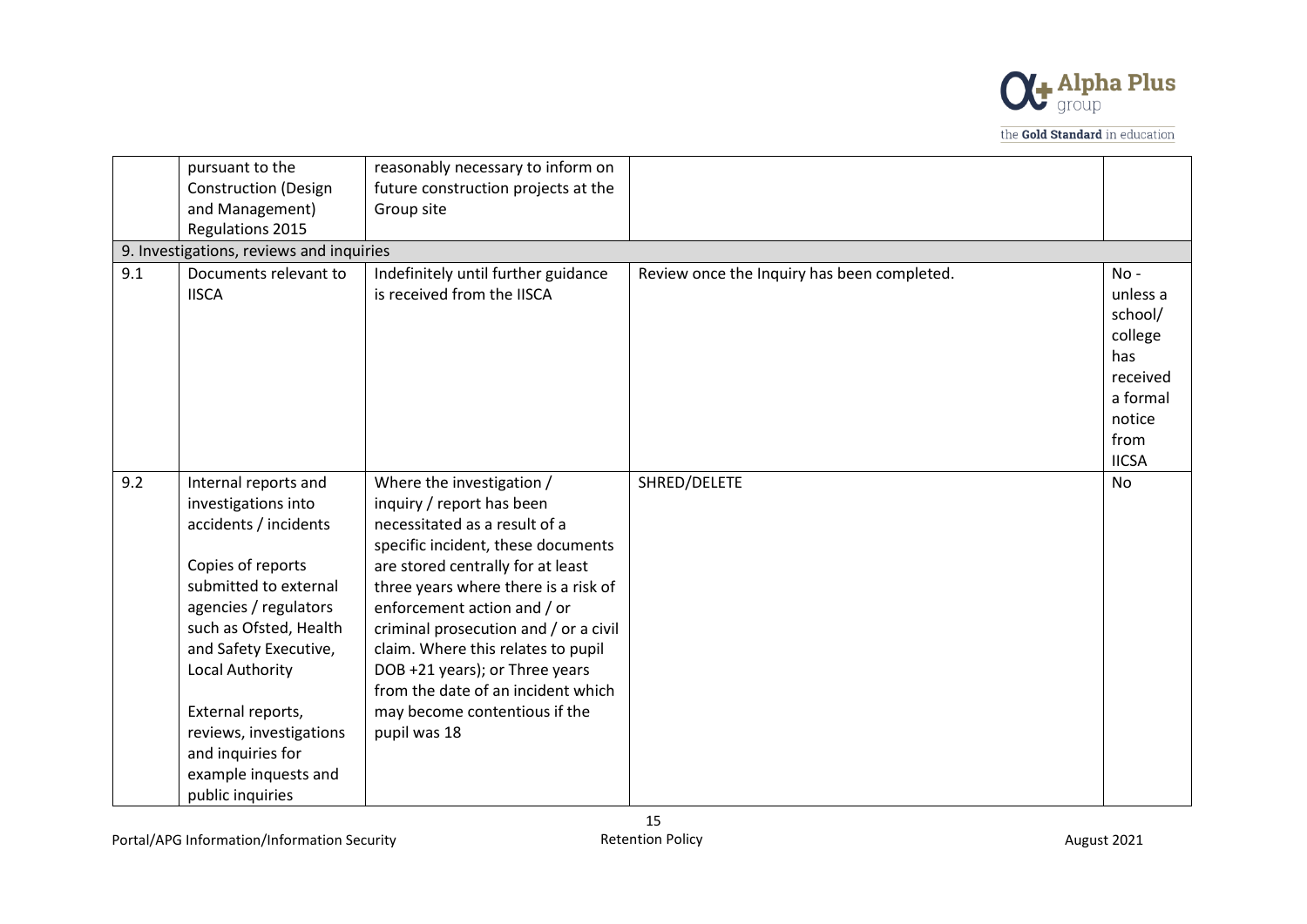

|      | 10. Alumni records       |                                    |                                                     |           |  |
|------|--------------------------|------------------------------------|-----------------------------------------------------|-----------|--|
| 10.1 | We recommend that        | As set out in section 6 above      | As set out in section 6 above                       | <b>No</b> |  |
|      | alumni should be         |                                    |                                                     |           |  |
|      | treated as employees     |                                    |                                                     |           |  |
|      | for the purposes of      |                                    |                                                     |           |  |
|      | health and safety        |                                    |                                                     |           |  |
|      | records. Although        |                                    |                                                     |           |  |
|      | this is not strictly     |                                    |                                                     |           |  |
|      | necessary, (some of the  |                                    |                                                     |           |  |
|      | health and safety        |                                    |                                                     |           |  |
|      | requirements relating to |                                    |                                                     |           |  |
|      | employees do not apply   |                                    |                                                     |           |  |
|      | to alumni), treating     |                                    |                                                     |           |  |
|      | them                     |                                    |                                                     |           |  |
|      | the same can be          |                                    |                                                     |           |  |
|      | considered good          |                                    |                                                     |           |  |
|      | practice and may be      |                                    |                                                     |           |  |
|      | more straightforward to  |                                    |                                                     |           |  |
|      | implement in practice    |                                    |                                                     |           |  |
| 10.2 | Records of               | Those who have not responded       | SHRED/DELETE in the case of non-contact individuals | No        |  |
|      | communication            | after 2 invitations to join the    |                                                     |           |  |
|      | preferences and basic    | alumni organisation will be        |                                                     |           |  |
|      | biographical details     | removed from the database within   |                                                     |           |  |
|      | (name and date of birth  | 3 months of the last contact       |                                                     |           |  |
|      | for identification       |                                    |                                                     |           |  |
|      | purposes)                | Those who have joined and stated   |                                                     |           |  |
|      |                          | a communication preference will    |                                                     |           |  |
|      |                          | have their preference held         |                                                     |           |  |
|      |                          | indefinitely. This information is  |                                                     |           |  |
|      |                          | kept so that we can ensure that    |                                                     |           |  |
|      |                          | individuals are not contacted in a |                                                     |           |  |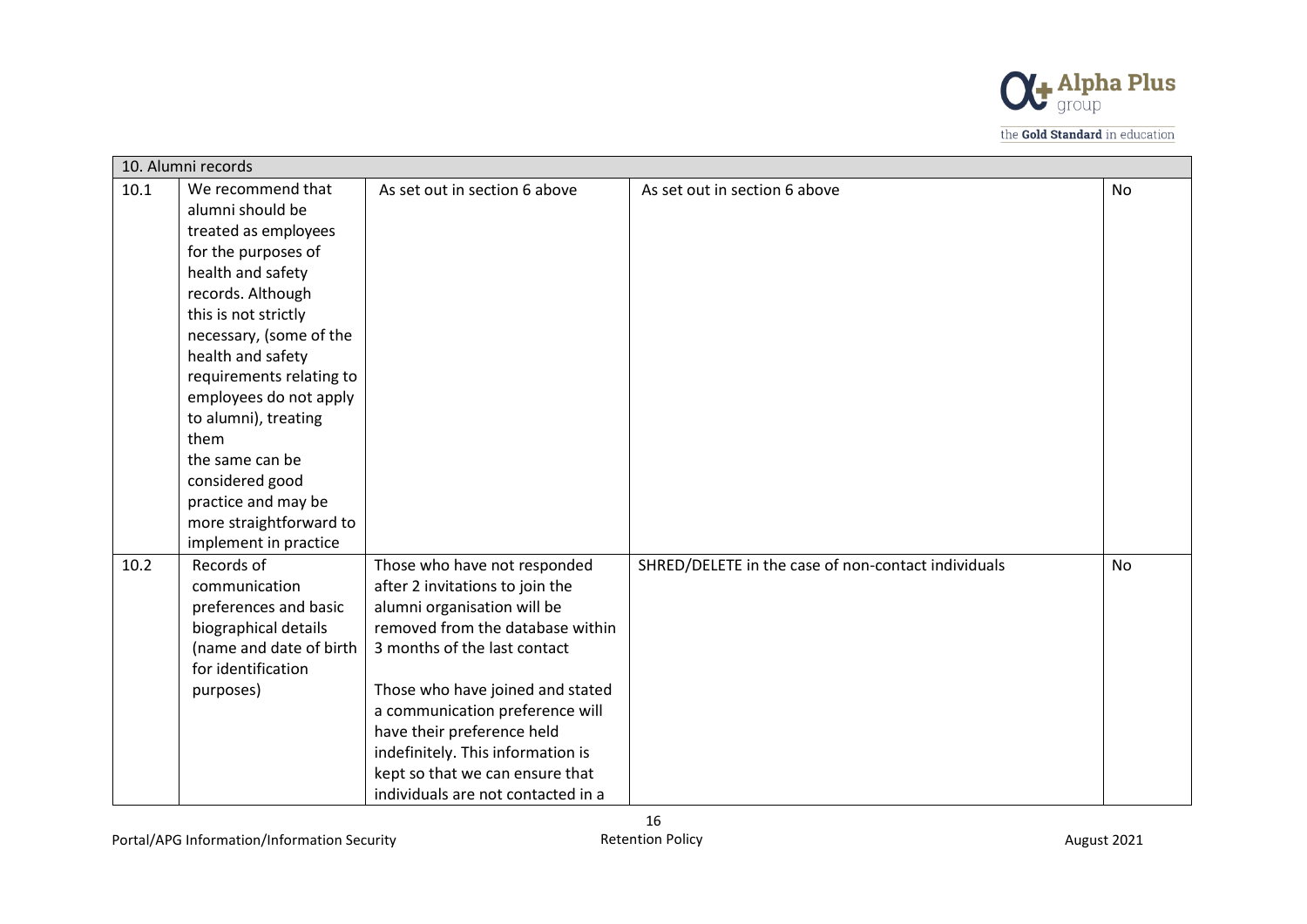

|      |                                                           | way that contradicts their<br>preferences.                                                                         |                                                                                                                                                                    |           |
|------|-----------------------------------------------------------|--------------------------------------------------------------------------------------------------------------------|--------------------------------------------------------------------------------------------------------------------------------------------------------------------|-----------|
| 10.3 | General alumni<br>correspondence,<br>membership forms etc | Contact details for members will be<br>held until either a member cancels<br>their membership or dies.             | SHRED/DELETE                                                                                                                                                       | No        |
| 10.4 | Data on achievements<br>and interests                     | This information will be kept<br>indefinitely for the purpose of<br>historical research.                           | SHRED/DELETE                                                                                                                                                       | <b>No</b> |
| 10.5 | <b>Gift Aid information</b>                               | Indefinitely until informed that the<br>individual is no longer a taxpayer.<br>Donors sign up to this via consent. | SHRED/DELETE                                                                                                                                                       | No        |
|      | 12. CCTV, videos and photographs                          |                                                                                                                    |                                                                                                                                                                    |           |
| 12.1 | CCTV footage                                              | Up to 90 days                                                                                                      | <b>DELETE</b><br>Review for further retention if the recording may be required for                                                                                 | <b>No</b> |
|      |                                                           |                                                                                                                    | any reason such as in relation to an incident or accident involving<br>any person.                                                                                 |           |
|      |                                                           |                                                                                                                    | CCTV footage may also be needed in relation to parental<br>complaints, disciplinary matters, pupil exclusions, bullying<br>incidents or health and safety matters. |           |
|      |                                                           |                                                                                                                    | If a subject access request has been made for the footage it must<br>be retained.                                                                                  |           |
|      |                                                           |                                                                                                                    | The Group should consider the relevant limitation periods for<br>claims being brought against the Group and seek advice as                                         |           |
|      |                                                           |                                                                                                                    | necessary.                                                                                                                                                         |           |
| 12.2 | Photographs of pupils<br>for internal<br>administration   | These photographs should be<br>retained for as long as they are                                                    | SHRED/DELETE                                                                                                                                                       | <b>No</b> |